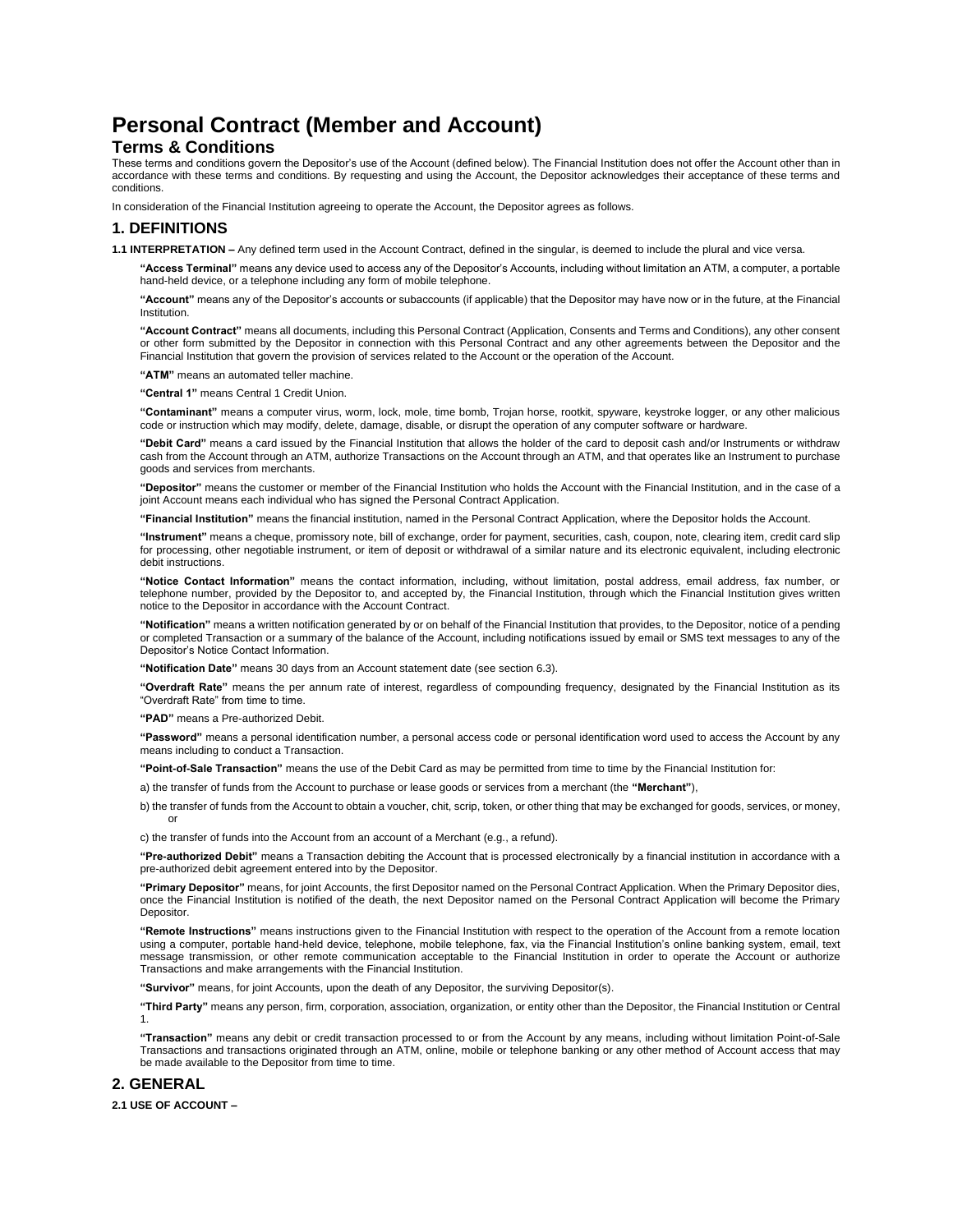- a) The Depositor may use and access the Account in accordance with these terms and conditions. The Depositor shall not:
	- i) use the Account for any illegal, fraudulent, or defamatory purpose, or
	- ii) take steps, or cause, or permit anything to be done that could undermine the security or integrity of the Account, including activities that threaten to harm or cause harm to any other participant in the provision, utilization, or support of the Account.
- b) The Depositor irrevocably authorizes and directs the Financial Institution to debit or credit, as the case may be, the amount of any Transaction to the Account, together with any service charges or fees, authorized using a Password, in person by the Depositor, or as otherwise contemplated or permitted by these terms and conditions, in accordance with the normal practices of the Financial Institution, which may be amended from time to time without notice.

### **2.2 OTHER SERVICES –**

- a) The Financial Institution and Central 1 may, from time to time, make other services available to the Depositor in connection with the Account. The Depositor may be provided with separate terms and conditions in respect of any such other services which will govern the use of such other services, and such separate terms and conditions will form part of the Account Contract.
- b) If the Depositor has requested a Debit Card and the Financial Institution has approved such request, the Financial Institution will issue a Debit Card to the Depositor. Use of the Debit Card will be subject to the applicable Debit Card terms and conditions.
- c) If the Depositor has requested online banking and the Financial Institution has approved such request, the Financial Institution will issue an online banking Password to the Depositor. The use of the online banking service and Password will be subject to the applicable online banking terms and conditions.
- d) All Account services will be offered to the Depositor in the sole discretion of the Financial Institution, and nothing in this Account Contract will oblige the Financial Institution to make any particular Account services available to the Depositor. The issue of a Debit Card or an online banking Password does not amount to a representation or a warranty that any particular type of service is available or will be available at any time in the future.
- **2.3 THIRD PARTY SERVICES –** The Financial Institution and Central 1 may, from time to time, make services provided by Third Parties available in connection with the Account. The Depositor acknowledges and agrees that:
	- a) the Financial Institution and Central 1 make the services of Third Parties available for the convenience of Depositors. The services are provided by the Third Party and not the Financial Institution or Central 1. The Depositor's relationship with the Third Party shall be a separate relationship, independent of the relationship between the Depositor and the Financial Institution and Central 1, and such a relationship is outside the control of the Financial Institution and Central 1;
	- b) the Financial Institution and Central 1 make no representation or warranty to the Depositor with respect to any services provided by a Third Party even if those services may be accessed by the Depositor through the Financial Institution's website;
	- c) the Depositor assumes all risks associated with accessing or using the services of Third Parties;
	- d) the Financial Institution and Central 1 have no responsibility or liability to the Depositor in respect of services provided by a Third Party;
	- e) any dispute that relates to services provided by a Third Party is strictly between the Depositor and the Third Party, and the Depositor will raise no defence or claim against the Financial Institution and/or Central 1;
	- f) the Depositor shall not:
		- i) use any Third Party service made available in connection with the Account for any illegal, fraudulent, or defamatory purpose, or
		- ii) take steps, or cause, or permit anything to be done that could undermine the security or integrity of any Third Party service, including activities that threaten to harm or cause harm to any other participant in the provision, utilization, or support of such Third Party service; and
	- g) the Proceeds of Crime (Money Laundering) and Terrorist Financing Act and Regulations may apply to the services provided by Third Parties and that the Third Parties may, from time to time, request information from the Depositor to address the reporting, record-keeping, client identification, and ongoing monitoring requirements of that legislation.

#### **2.4 JOINT ACCOUNTS –**

- a) If this is a joint Account, each Depositor assigns and transfers to all jointly any and all shares and monies, including all dividends and interest which now or at any time hereafter stand to the credit of the Account, and agree that all such shares and monies will be property held jointly by all of the Depositors.
- b) If this is a joint Account, unless the Depositor has requested otherwise by written notice to the Financial Institution, each Depositor consents to the Financial Institution providing any and all Account statements, notices or disclosures required to be provided to the Depositor pursuant to this Account Contract or applicable law to the first Depositor named on the Personal Contract Application only, and the provision of a statement, notice or disclosure to such first-named Depositor will constitute provision of the statement, notice or disclosure to all Depositors. If the Depositor receiving such statements, notices or disclosures on behalf of all Depositors dies, once the Financial Institution is notified of the death and updates its records accordingly, the Financial Institution will provide all statements, notices or disclosures to the Depositor named next in order following the deceased Depositor on the Personal Contract Application.

### **Right of Survivorship**

- i) If Option A has been selected in the "Right of Survivorship" section in the attached Personal Contract Application, or if no Option has been selected, upon the death of a Depositor, the entire beneficial interest in the Account vests in the Survivor and as such, the Account assets will pass to the Survivor and will not be treated as an estate asset of the deceased Depositor but rather will be treated as a gift to the Survivor separate and apart from the deceased Depositor's estate. Such transfer of Account assets does not release the deceased Depositor nor their estate from section 2.5, Joint and Several Liability.
- ii) If Option B has been selected in the "Right of Survivorship" section in the attached Personal Contract Application, upon the death of a Depositor, the entire beneficial interest in the Account will not pass to the Survivor. In this situation, unless notified otherwise in writing, the Financial Institution is entitled to assume that each of the Survivor and the deceased Depositor had equal interests in the Account assets. The Financial Institution will pay the deceased Depositor's interest in the Account assets to the deceased Depositor's estate. Such payment does not release the deceased Depositor nor their estate from section 2.5, Joint and Several Liability.
- iii) If Option C has been selected in the "Right of Survivorship" section in the attached Personal Contract Application, upon the death of a Depositor, no beneficial interest in the Account will pass to the Survivor. The Financial Institution will pay all Account assets to the deceased Depositor's estate. Such payment does not release the deceased Depositor nor their estate from section 2.5, Joint and Several Liability.
- 2.5 JOINT AND SEVERAL LIABILITY If this is a joint Account, the Depositors agree that they are jointly and severally liable to the Financial Institution for all obligations, debts, and liabilities under this Account Contract.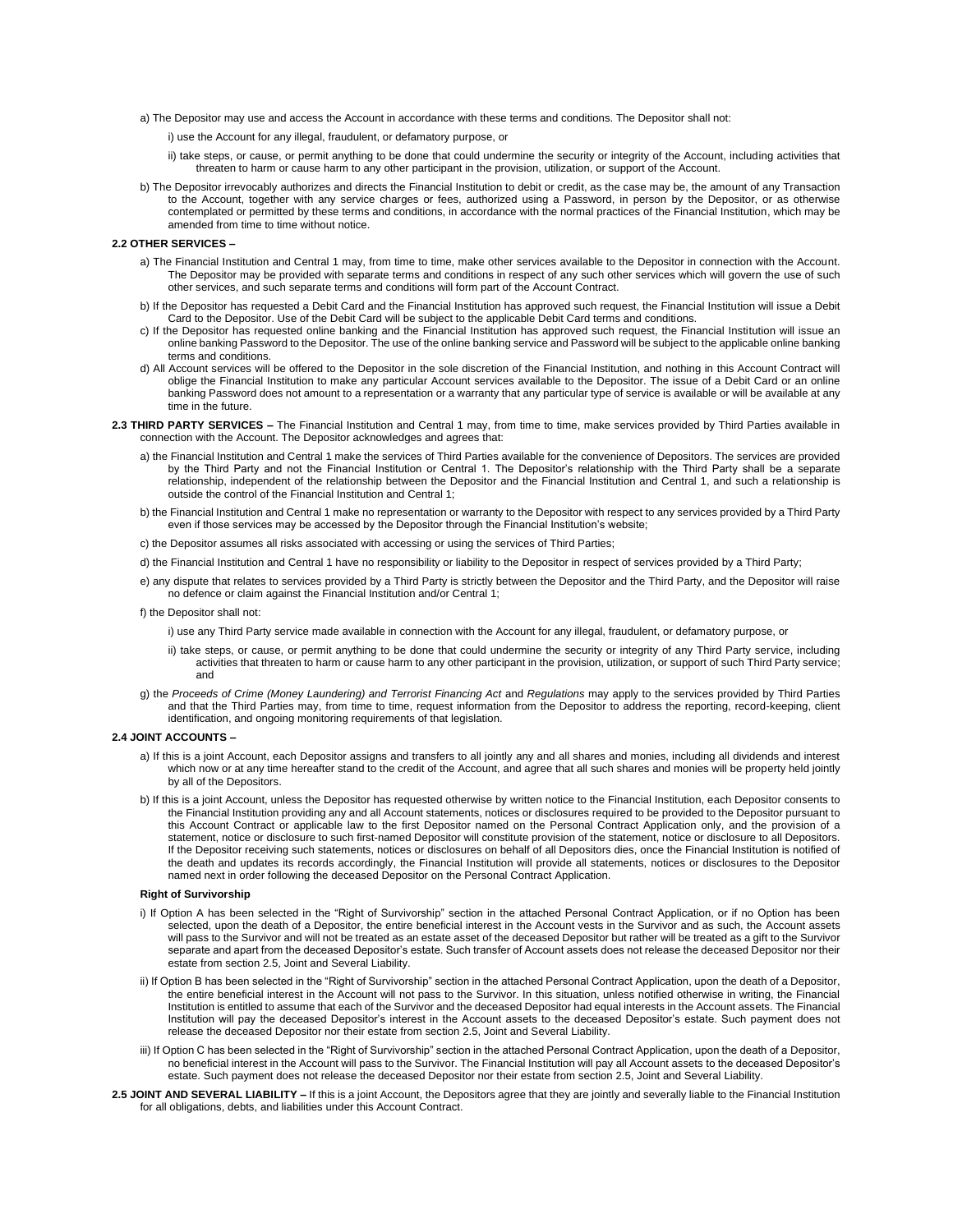**2.6 FORMS –** The Depositor will use only such forms and Instruments as may be authorized by the Financial Institution from time to time.

### **2.7 SERVICE CHARGES AND FEES –**

- a) The Depositor acknowledges receipt of a schedule of the Financial Institution's charges for the Account in effect at the time of acceptance of this Account Contract. By requesting the Account, the Depositor acknowledges their agreement to pay all applicable fees and service charges incurred in connection with the Account. The Financial Institution can deduct such fees and service charges from the Account (or other accounts of the Depositor with the Financial Institution) when a service is requested or performed, or as such fees and service charges otherwise become due.
- b) The Financial Institution may from time to time increase or decrease the fees or service charges applicable to the Account and provide notice of such changes by sending a notice to the Depositor's last known Notice Contact Information, by posting notice at the Financial Institution's premises or on the Financial Institution's website, by personal delivery, or by any other means the Financial Institution, acting reasonably, considers appropriate to bring the change to the attention of the Depositor. New or amended service charges and fees will become effective on the later of the stated effective date following publication, when an applicable service is requested or performed, or when incurred, and in any event, no earlier than 30 days after publication by the Financial Institution.
- c) Current fees and service charges applicable to the Account may be obtained by contacting the Financial Institution or through the Financial Institution's website. The Depositor is responsible for determining the then current fees and service charges applicable to the Account in advance of conducting Transactions or requesting services in connection with the Account.
- **2.8 VERIFICATION AND ACCEPTANCE OF TRANSACTIONS BY THE FINANCIAL INSTITUTION –** All Transactions are subject to verification and acceptance by the Financial Institution and, if not accepted, or if accepted but subsequently determined to be in error or otherwise improper or unauthorized, the Financial Institution may, but is not obliged to, reverse them from the Account. Verification may take place at a date later than the date the Depositor authorized the Transaction, which may affect the Transaction date. Notwithstanding any other provision herein, if at any time the Financial Institution, acting reasonably, determines that a credit made to or traced to the Account was made in error or based upon a mistake of fact, or induced through or in any way tainted by fraud or unlawful conduct, the Financial Institution may place a hold on the credit and/or reverse the credit and any applicable interest.
- **2.9 TRUE INFORMATION –** The Depositor agrees to provide true, accurate, current, and complete information about the Depositor and the Account when required by the Financial Institution and/or the Account Contract. Further, the Depositor agrees to notify the Financial Institution of any changes to such information within a reasonable period of time.

**2.10 NO OBLIGATION –** Nothing in the Account Contract will oblige the Financial Institution to:

a) honour any Instrument drawn by the Depositor on the Financial Institution,

b) accept any monies for investment in shares or for deposit,

c) redeem shares,

d) transfer money, or

e) lend money to the Depositor.

**2.11** Any dispute related to goods or services supplied in a Point-of-Sale Transaction is strictly between the Depositor and the Merchant, and the Depositor will raise no defence or claim against the Financial Institution.

### **3. DEPOSITOR INSTRUCTIONS**

**3.1 INSTRUMENTS –** Notwithstanding section 2.8, Verification and Acceptance of Transactions by the Financial Institution, the Depositor acknowledges and agrees that the Financial Institution will not be obliged to examine or assure itself of the regularity or validity of any endorsement or signature appearing on any Instrument. The Depositor releases the Financial Institution from all claims by the Depositor or others concerning the regularity or validity of any endorsement or signature.

The Depositor further acknowledges and agrees that if more than one endorsement or signature is required on an Instrument, that such an arrangement is solely between and amongst the persons constituting the Depositor, whether the Financial Institution has notice of such an arrangement or not.

The Depositor authorizes the Financial Institution, without inquiry, to honour and pay Instruments drawn on the Account, regardless of whether such Instruments are:

a) drawn to the order of the Depositor on behalf of the Depositor who signed them,

b) payable to cash or bearer,

c) payable to the order and negotiated by or on behalf of the Depositor,

d) cashed or tendered to pay the obligations of the Depositor, or

e) deposited to the credit of the Depositor,

and regardless of whether such Instruments are deposited in person at the Financial Institution, by ATM, by mail, by night deposit service or by any other method of deposit that may be made available by the Financial Institution.

**3.2 STOP PAYMENT –** Any instruction to stop payment of an Instrument drawn on the Account must be in writing and signed by the Depositor. On receiving a stop payment instruction of an Instrument drawn on the Account, the Financial Institution will:

a) use reasonable diligence to comply with the stop payment, but

- b) not be liable to the Depositor or any other person by reason of complying with, or failing to comply with, the stop payment, whether the Financial Institution is negligent, wilfully negligent, or otherwise.
- **3.3 REMOTE INSTRUCTIONS –** The Depositor may provide Remote Instructions to any branch of the Financial Institution as permitted by the Financial Institution, through online banking or through the Financial Institution's telephone banking service, if any. The Remote Instructions may concern the Account maintained at that branch, or concern other Transactions and arrangements conducted at or with that branch.

The Financial Institution may, but will not be obliged to, act on Remote Instructions received in the name of the Depositor along with any requisite Password, if any, to the same extent as if the Remote Instructions were written instructions delivered to the Financial Institution by mail and signed by the Depositor authorized to operate the Account. Any such Remote Instructions are deemed genuine.

The Financial Institution may, in its sole discretion, acting reasonably, delay acting on or refuse to act on any Remote Instruction.

Remote Instructions are deemed received by the Financial Institution only when actually received and brought to the attention of an authorized officer of the Financial Institution capable of acting upon and implementing the Remote Instruction.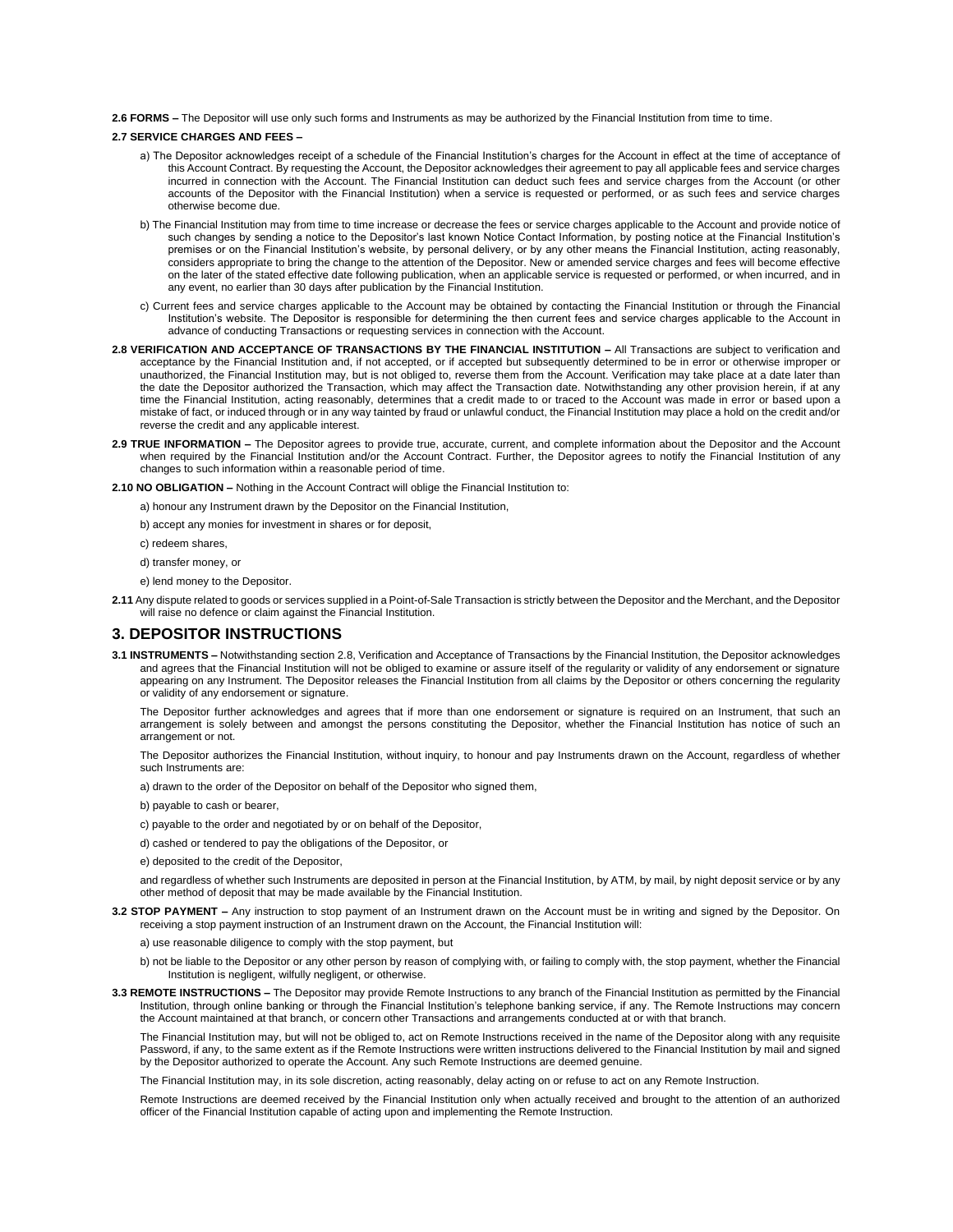Remote Instructions can be transmitted to the Financial Institution at the telephone or fax number or email address provided by the Financial Institution, or at such other telephone or fax number or email address as the Financial Institution may advise the Depositor by notice in writing, or through online banking. Any of the persons that constitute the Depositor may act alone and provide Remote Instructions to the Financial Institution, even if two or more signatures are otherwise required to operate the Account. The Financial Institution, acting reasonably, is entitled to assume that any person identifying himself or herself as the Depositor is in fact the Depositor, and can rely upon such, and the Financial Institution may act on the Remote Instructions provided by any such person. All Remote Instructions given to the Financial Institution in the name of the Depositor will bind the Depositor.

A copy of any fax or email message or other Remote Instructions or the Financial Institution's notes of any Remote Instructions given by telephone may be entered into evidence in any court proceedings as if it were an original document signed by the Depositor. The Depositor will not object to the admission of the Financial Institution's or Central 1's records as evidence in any legal proceeding on the grounds that such records are not originals, are not in writing, are hearsay, or are documents containing information extracted from a computer, and all such records will be conclusive evidence of the Remote Instructions in the absence of documentary recorded evidence to the contrary.

### **3.4 ACCESS TERMINAL TRANSACTIONS –** The Depositor acknowledges and agrees that:

a) using a Password to authorize a Transaction constitutes authorization of that Transaction in the same manner as if authorization was given by the Depositor in person or as otherwise contemplated or permitted by the Account Contract;

#### b) the Depositor will be bound by each such Transaction; and

- c) once a Password has been used to authorize a Transaction, the Transaction may not be revoked and no stop payment on the Transaction may be requested.
- **3.5 FOREIGN CURRENCY TRANSACTIONS –** If the Depositor provides instructions to the Financial Institution on an Account that is denominated in a currency other than the currency of the Account, a conversion of currency may be required. In all such Transactions and at any time a conversion of currency is made, the Financial Institution may act as principal with the Depositor in converting the currency at rates established or determined by the Financial Institution, affiliated parties, or parties with whom the Financial Institution contracts. The Financial Institution, its affiliates, and contractors may earn revenue and commissions, in addition to applicable service charges, based on the difference between the applicable bid and ask rates for the currency and the rate at which the rate is offset in the market.

#### **3.6 BILL PAYMENTS –** The Depositor acknowledges and agrees that:

- a) bill payments made through an Access Terminal or at a branch of the Financial Institution are not processed immediately and that the time period for processing depends upon a number of factors, including, without limitation, the time when the bill payment is initiated and the internal accounting processes of the bill payment recipient;
- b) it is the responsibility of the Depositor to ensure that bill payments are authorized in sufficient time for the payment to be received by the bill payment recipient before its due date;
- c) the Financial Institution and Central 1 will not be liable for any cost, expense, loss, damage, or inconvenience of any nature or kind whatsoever arising as a result of any error, non-payment, or a delay in the processing of bill payments;
- d) if the Depositor has made or received a bill payment in error, the Financial Institution may, but is not obliged to, assist the Depositor by initiating or processing a Bill Payment Error Correction Debit, as defined under the Payments Canada Rules (as may be amended from time to time), and if so initiated, the Depositor agrees to indemnify the Financial Institution for any direct loss, costs or damages incurred, and will pay to the Financial Institution any reasonable service charges or fees related to the provision of the service; and
- e) if the Financial Institution, absent gross negligence or wilful misconduct, initiates or processes a Bill Payment Error Correction Debit affecting the accounts or affairs of the Depositor, the Financial Institution shall be held harmless for any and all loss, costs or damages suffered or incurred by the Depositor, howsoever caused, relating to the bill payment or the Bill Payment Error Correction Debit process.
- **3.7 LOST OR DESTROYED INSTRUMENT –** If an Instrument drawn on the Account is lost or destroyed while in the possession of another financial institution or its agents, the Financial Institution may, for all purposes, treat a copy of the Instrument, certified as being a true copy by the other financial institution, as though it were the original Instrument.

### **4. CREDITS TO THE ACCOUNT**

- **4.1 DEPOSITS –** The Financial Institution may, in its sole discretion:
	- a) collect or present for acceptance or payment, through such banks or other agents as the Financial Institution may deem best, all Instruments delivered by the Depositor for deposit; and
	- b) accept in payment of, or remittance for, such Instruments, cash or bank drafts, cheques, settlement cards, clearing house slips, or any other evidence of payment from the banks or other agents.

The banks or other agents described in a) and b) above will be deemed the Depositor's agent and not the Financial Institution's agent.

Any deposit made on any day during which the Financial Institution is not open for business, or at any time during which the Financial Institution is not open for business, may be credited to the Account on the next business day of the Financial Institution.

The Depositor will not deposit any coins, non-negotiable items, or anything not acceptable for deposit to the Account into any ATM.

Any credit to the Account for any non-cash Instrument is provisional and subject to a hold or reversal unless the Financial Institution has received actual irrevocable payment, free of any Third Party claims.

The Financial Institution will be responsible only for the monies actually irrevocably received by the Financial Institution from such banks or agents and free of any Third Party claims.

### **4.2 DEPOSITOR ACKNOWLEDGEMENT –** The Depositor acknowledges that:

- a) notwithstanding that an Instrument may be provisionally posted to the Account, it is not considered processed until it has been honoured and irrevocably collected by the Financial Institution and the time for return by any process of law has expired. The credit represented by an Instrument that is not honoured and collected, or is charged back or tainted by fraud, may be reversed from the Account notwithstanding any provisional posting. The statement of account for the Account will be modified accordingly; and
- b) notwithstanding that a deposit or other credit may be provisionally posted to the Account, it is not considered processed until it has been verified and accepted by the Financial Institution. A deposit or other credit that is not verified and accepted may be reversed from the Account notwithstanding any provisional posting. The statement of account for the Account will be modified accordingly.

**4.3 HOLD ON ACCOUNTS OR TRANSACTIONS –** The Financial Institution may place a hold on: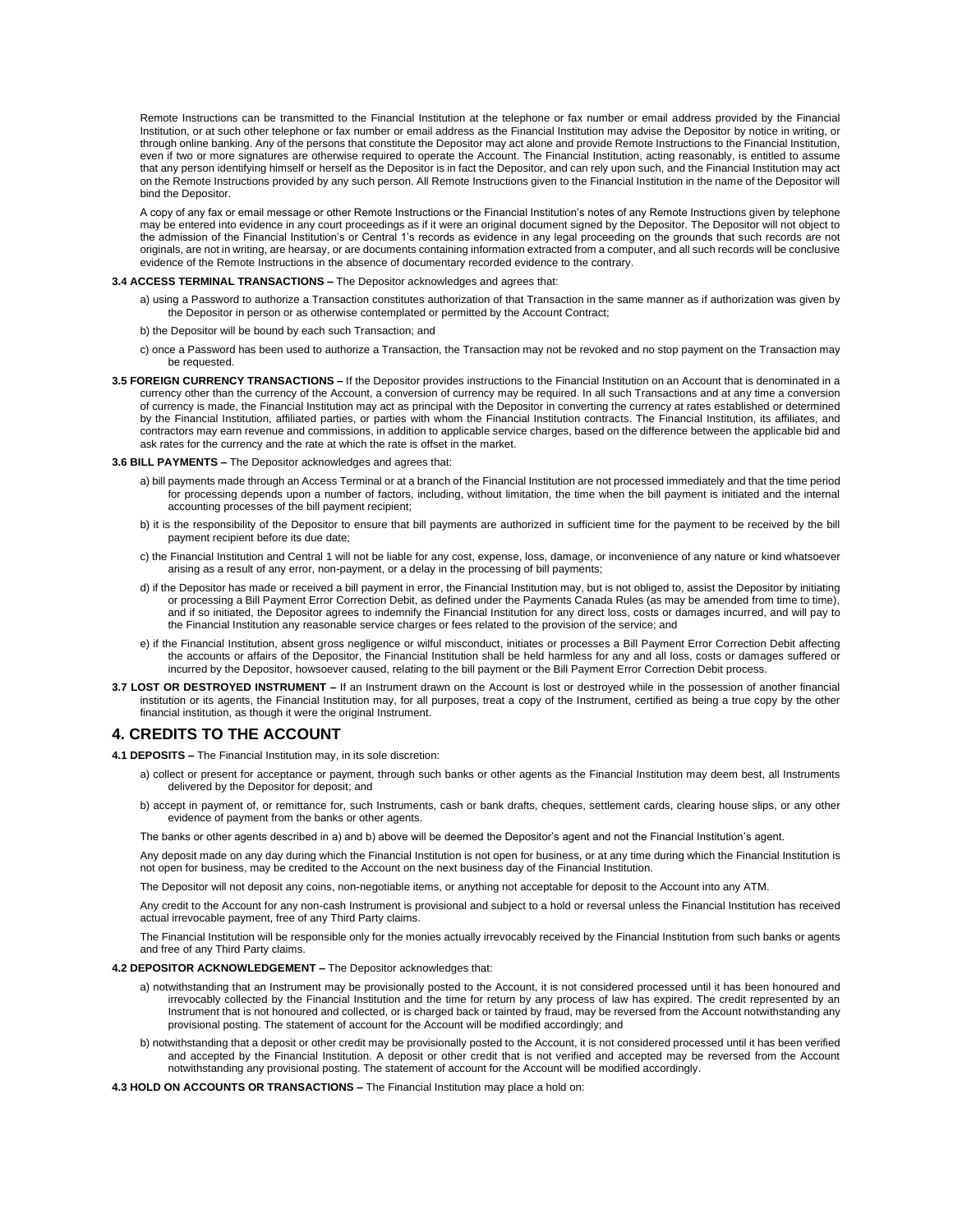- a) the proceeds of an Instrument presented by the Depositor until the Financial Institution accepts payment of, or remittance for, such Instrument; and
- b) the Account generally if
	- i) the Financial Institution becomes aware of suspicious or possible fraudulent or unauthorized Account activity that may cause a loss to the Depositor, the Financial Institution, Central 1, or an identifiable Third Party;
	- ii) an issue arises as to who the proper signing authorities are on the Account; or
	- iii) a claim is made by a Third Party to the funds in the Account which, in the Financial Institution's sole discretion, is potentially legitimate.

The Depositor authorizes the Financial Institution to make such inquiries and do such things, at the Depositor's expense, as the Financial Institution deems necessary to resolve any of the issues noted above, including applying, at the Depositor's expense, to a court of competent jurisdiction (a **"Court"**) to pay funds into Court and/or seek directions from a Court.

**4.4** Release of a hold by the Financial Institution is not a confirmation that a Transaction, instruction, or Instrument is in fact good and may not be relied upon as such by the Depositor. If, to the satisfaction of the Financial Institution, any improper use is established, the Financial Institution can withdraw or suspend operation of the Account without notice.

### **4.5 RETURNED ITEMS –**

a) The Depositor:

- i) will be liable, without presentation, protest, or notice of dishonour to any parties, for the nonacceptance or nonpayment of any Instrument the Depositor delivered to the Financial Institution for deposit, discount, collection, or otherwise; and
- ii) will be liable to the Financial Institution as if proper notice of dishonour, protest, and presentment had been made or given;
- and the Financial Institution may:
- iii) charge such items, when dishonoured, to the Account in accordance with this section; and
- iv) note or protest any item should the Financial Institution consider it advisable to do so, but the Financial Institution will not be liable for failure to note or protest any such item.
- b) The Financial Institution is authorized to debit the Account with the amount of any Instrument that:
	- i) is not paid on presentation,
	- ii) the Financial Institution has paid and is then called upon to refund,
	- iii) may be dishonoured by nonacceptance or nonpayment,
	- iv) is drawn on the account of a party that is bankrupt or insolvent, the proceeds of which, through no fault of the Financial Institution, have been lost, stolen, or destroyed,
	- v) the proceeds of which, for any reason, the Financial Institution is unable to collect or withdraw, has been cashed, negotiated, or credited to the Account but that has not been found good, or is found to be forged, fraudulent, counterfeit, or unauthorized, regardless of whether or not the Instrument has cleared.
- **4.6 OVERDRAFTS –** If the Account becomes overdrawn because:
	- a) the Financial Institution honours an Instrument drawn by the Depositor on an Account and insufficient funds stand to the credit of that Account to pay the Instrument in full; or
	- b) an Instrument delivered by the Depositor to the Financial Institution for deposit is returned to the Financial Institution dishonoured, and insufficient funds stand to the credit of the Account to permit the Financial Institution to debit the full amount of the dishonoured Instrument; or
	- c) the Financial Institution charges a fee, service charge, or other debit that the Financial Institution is authorized to charge to the Account, and if the funds standing to the credit of the Account are less than the amount charged to the Account;

then the Depositor must immediately repay the amount overdrawn plus interest at the Financial Institution's Overdraft Rate in effect from time to time by depositing sufficient funds into the overdrawn Account. If the Depositor does not immediately repay such amounts the Financial Institution may, in order to recover the overdrawn amount plus interest, and without notice to the Depositor:

i) redeem or transfer Financial Institution shares owned by the Depositor in order to credit the overdrawn Account, or

ii) withdraw monies on deposit from another Account in the Depositor's name and transfer them to the overdrawn Account.

If the Depositor has applied and been approved for Overdraft Protection on the Account, this section is subject to the separate Overdraft Protection Terms and Conditions that are provided to the Depositor.

The foregoing provisions do not give the Depositor any right to overdraw the Account or to authorize or permit anything, including a PAD or a Transaction authorized through a Debit Card, that would result in a negative balance in the Account.

### **5. ACCOUNT SECURITY AND RISK**

### **5.1 PASSWORD CONFIDENTIALITY –**

- a) The Financial Institution can assign and/or require the Depositor to select and use one or more Passwords in connection with the use of the Account pursuant to these terms and conditions. The Depositor agrees to keep all Passwords confidential and will only reveal them to authorized Financial Institution agents or officers when required by the Financial Institution. The Depositor agrees not to record any Password in any format or medium. The Depositor can change any Password at any time. The Depositor agrees to change a Password if and when required by the Financial Institution. The Depositor acknowledges that a Password must be changed if there is a change in the persons authorized to provide Remote Instructions on the Account.
- b) The Depositor acknowledges that the Depositor is responsible for all use made of a Password and that the Financial Institution is not liable for the Depositor's failure to comply with any part of the Account Contract. The Depositor is liable for all authorized and unauthorized use, including all Transactions. The Depositor is also liable for all fraudulent or worthless deposits made into the Account. Without limiting the generality of the foregoing, the Depositor expressly acknowledges and agrees that they shall be bound by and liable for any use of a Password by any member of the Depositor's household.
- c) If the Depositor discloses a Password to a Third Party, and if the Financial Institution becomes aware of such disclosure, the Financial Institution may, in its sole discretion, waive the confidentiality requirements described in this section 5.1, but only if such disclosure was required in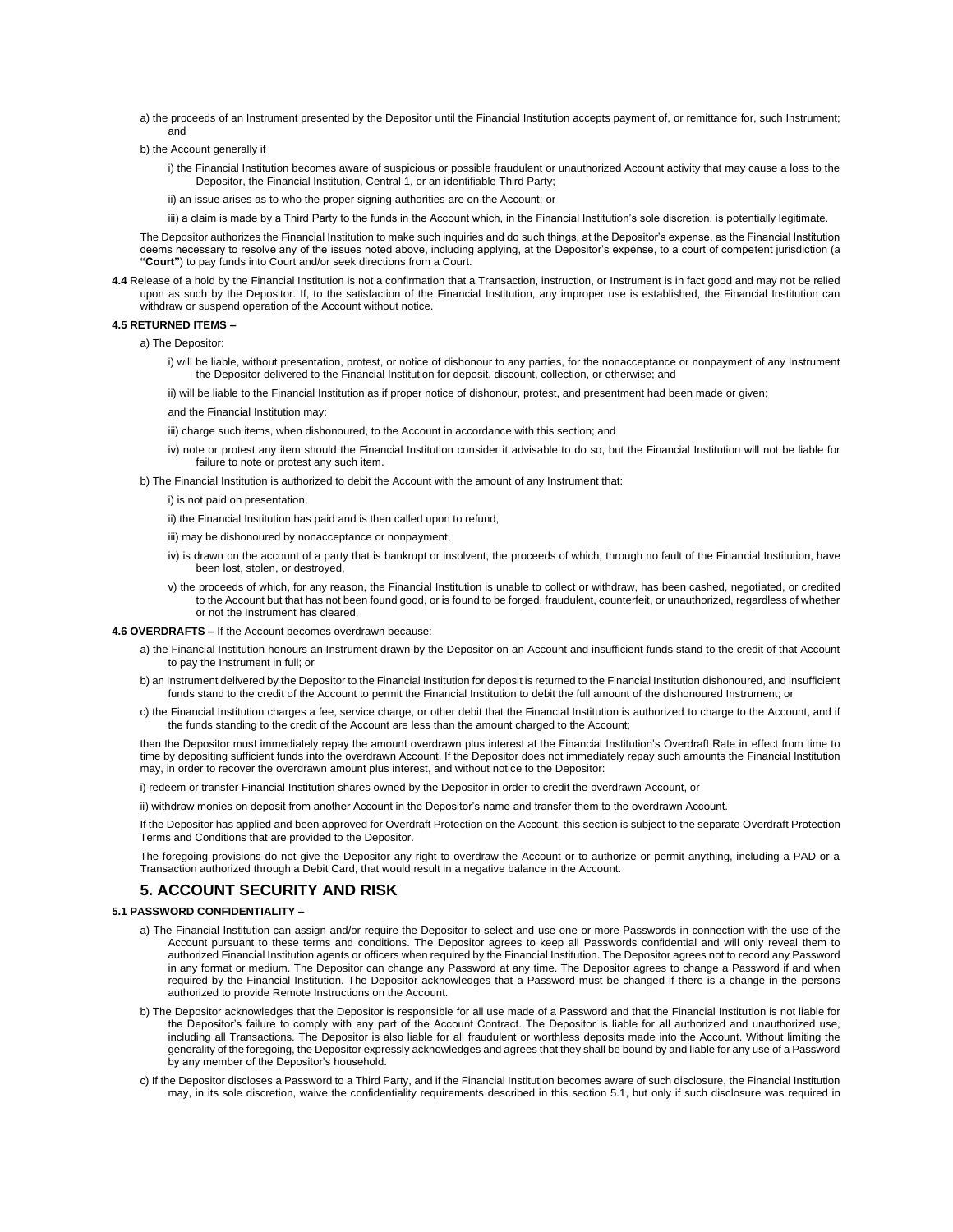connection with the provision of a Third Party service. Notwithstanding any such waiver, the Depositor acknowledges and agrees that the Depositor remains responsible for all use of the Password by the Third Party.

### **5.2 LOST OR STOLEN DEBIT CARD OR COMPROMISED PASSWORD –** The Depositor agrees to notify the Financial Institution immediately:

a) of any suspected or actual misuse or unauthorized use of a Password; or

b) if the Depositor suspects or becomes aware that a Password has been made accessible or become known to anyone other than the Depositor; or

c) if the Depositor suspects or becomes aware that a Debit Card is lost or stolen.

Verbal notification will only be considered given if the Depositor speaks directly to an authorized Financial Institution officer or agent, and written notification will only be considered given if the Financial Institution gives the Depositor written acknowledgement of receipt of such notification.

If the Depositor notified the Financial Institution promptly and cooperated in any investigation, once the Financial Institution is satisfied that the Depositor complied with the requirements of this section 5 regarding Password confidentiality and is the victim of fraud, theft, or coercion by trickery, force, or intimidation, the Depositor will be entitled to recover from the Financial Institution any direct losses from the Account in such fraud, theft, or coercion incurred after notice is given to the Financial Institution.

The Depositor will change the applicable Password if any of the notification requirements above in paragraphs a), b) or c) arises.

**5.3 FRAUD PREVENTION AND DETECTION –** The Depositor agrees to maintain appropriate security controls and procedures to prevent and detect thefts of Instruments, or losses due to fraud or forgery involving Instruments, or fraudulent or unauthorized Transactions.

The Depositor further agrees to diligently supervise and monitor the conduct and work of all agents having any role in the preparation of the Depositor's Instruments, the Depositor's reconciliation of the statement of account for the Account, or other banking functions.

The Depositor acknowledges that the Financial Institution may, from time to time, implement additional security measures, and the Depositor will comply with all instructions and procedures issued by the Financial Institution in respect of such security measures. The Depositor is aware of the risks of unsolicited email, telephone calls, and text message transmissions from persons purporting to be representatives of the Financial Institution. The Depositor agrees not to respond to such unsolicited communications and will only initiate communications with the Financial Institution either through the Financial Institution's Internet banking website or through the Financial Institution's published contact information as shown on the Financial Institution's website.

### **5.4 PROCEDURES FOR ADDRESSING UNAUTHORIZED TRANSACTIONS AND FRAUDULENT ACCOUNT ACTIVITY –**

- a) Where the Depositor knows of facts that give rise or ought to give rise to suspicion that any Transactions, instructions in respect of the Account, or Instruments deposited to the Account are fraudulent, unauthorized, counterfeit, or induced through or in any way tainted by fraud or unlawful conduct, or otherwise likely to be returned to the Financial Institution or found invalid for any reason (**"Suspicious Circumstances"**), the Depositor has a duty to:
	- i) make reasonable inquiries of proper parties into such Transactions, instructions, or Instruments, as the case may be, to determine whether they are valid authorized Transactions, instructions, or Instruments, as the case may be, before negotiating or, alternatively, accessing any funds derived from such Transactions, instructions, or Instruments, and
	- ii) disclose such Suspicious Circumstances to the Financial Institution, including the facts upon which the Depositor's suspicion is based.
- b) The Financial Institution may, in its sole discretion, investigate any Suspicious Circumstances disclosed by the Depositor, but the Financial Institution does not owe the Depositor any obligation to undertake its own investigation of Suspicious Circumstances. The Financial Institution will not unreasonably restrict the Depositor from the use of the Account during such investigation, as long as it is reasonably evident that the Depositor did not cause or contribute to the problem or unauthorized Transaction, has fully cooperated with the investigation, and has complied with the Account Contract, but the Financial Institution reserves the right to place a hold on all or some of the Accounts pending investigation of any Suspicious Circumstances. Any such hold or investigation is imposed or undertaken by the Financial Institution at the Financial Institution's sole discretion and for the Financial Institution's sole benefit.
- c) The Financial Institution will respond to reports of a problem or unauthorized Transaction within a reasonable period of time and will indicate what reimbursement, if any, will be made for any loss incurred by the Depositor. Reimbursement will be made for losses from a problem or unauthorized Transaction in this time frame provided that the Depositor has complied with these terms and conditions including without limitation this section 5.
- d) If the Depositor is not satisfied with the Financial Institution's response, the Financial Institution will provide the Depositor, upon request, with a written account of its investigation and the reason for its findings. If the Depositor is not satisfied, the issue will be referred for mediation to either a Financial Institution system dispute resolution service, or if no such service is available, to an external mediator if agreed between the Depositor and the Financial Institution. Neither the Financial Institution nor the Depositor will have the right to start court action until 30 days have passed since the problem was first raised with the Financial Institution.
- **5.5 ACCESS TERMINAL SECURITY –** If any service in respect of the Account is made available to the Depositor through the Internet or a telephone service provider, the Depositor acknowledges that, although the Financial Institution uses security safeguards to protect against loss, theft, and unauthorized access, because of the nature of data transmission, security is not guaranteed and information is transmitted at the risk of the Depositor. The Depositor acknowledges and shall ensure that any private Access Terminal used to access the Account is auto-locked by a password to prevent unauthorized use of the Access Terminal, has a current anti-Contaminant program, and a firewall, and that it is their personal responsibility to reduce the risk of Contaminants or online attacks and to comply with this provision. The Depositor further acknowledges that to reduce the risk of unauthorized access to the Account through the Access Terminal, the Depositor will sign out of online banking and, where applicable, close the browser when finished using it. The Depositor further acknowledges that using public or shared computers and Access Terminals, or using Access Terminals in a public place or through an open WiFi or shared Bluetooth portal, to access the Account increases the risk of unauthorized access to the Account, and will take all reasonable precautions to avoid such use or inadvertent disclosure of the Password.
- **5.6 EXCLUSION OF FINANCIAL INSTITUTION RESPONSIBILITY –** The Financial Institution is not responsible for any loss or damage suffered or incurred by the Depositor except to the extent caused by the gross negligence or intentional or wilful misconduct of the Financial Institution, and in any such case the Financial Institution will not be liable for any indirect, special, consequential, or exemplary damages (including, but not limited to, loss of profits) regardless of the cause of action and even if the Financial Institution has been advised of the possibility of such damages. In no event will the Financial Institution be liable for any cost, loss, or damage (whether direct, indirect, special, or consequential) suffered by the Depositor that is caused by:
	- a) the actions of, or any failure to act by, the Depositor, or any Third Party or their agent, including other financial institutions and their agents (and no Third Party will be considered to be acting as an agent for the Financial Institution unless expressly authorized to do so);
	- b) the inaccuracies in, or inadequacies of, any information provided by the Depositor to the Financial Institution, including, but not limited to, any failed, duplicative, or erroneous transmission of Remote Instructions;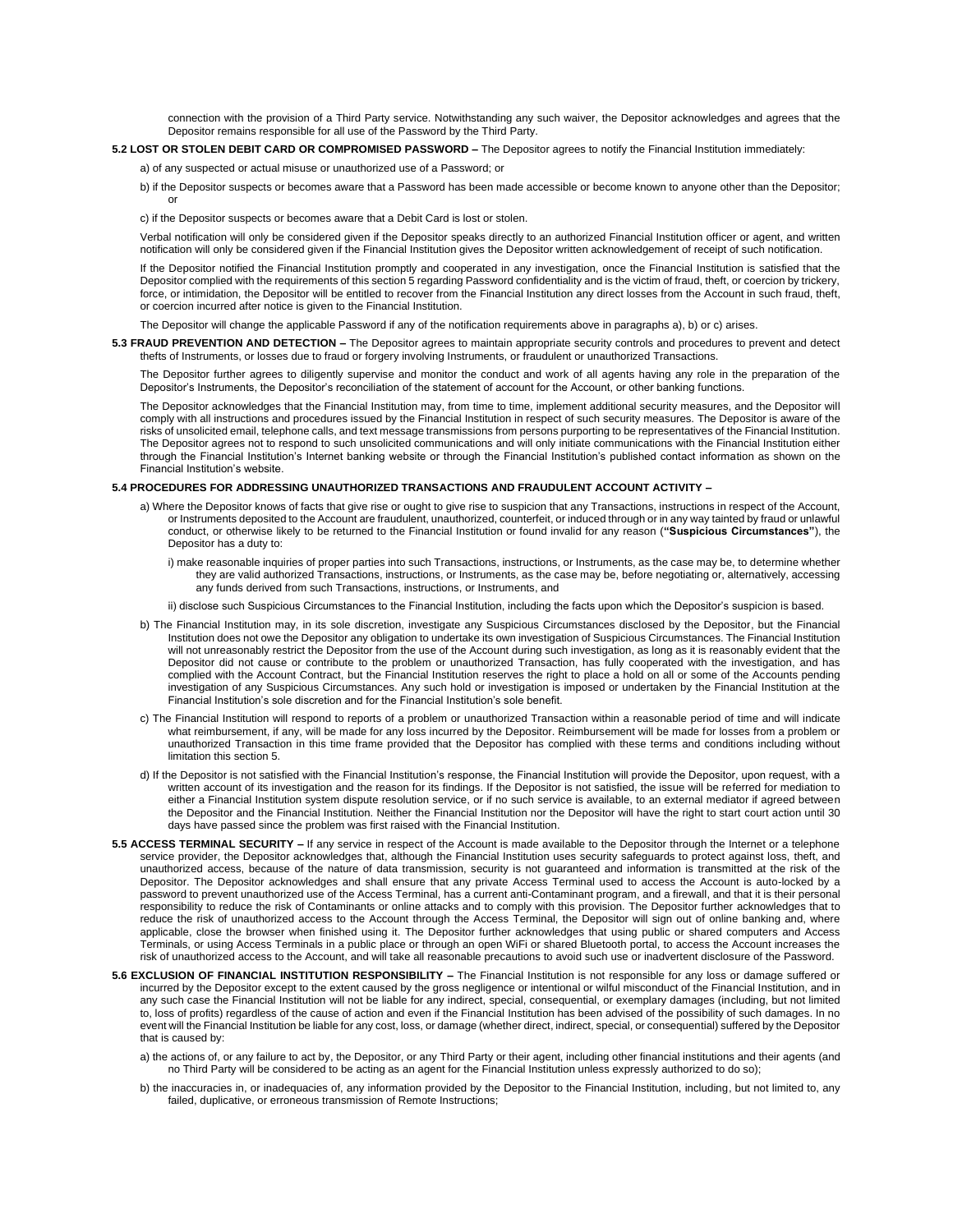- c) the failure by the Financial Institution to perform or fulfill any of its obligations to the Depositor, due to any cause beyond the Financial Institution's control; or
- d) forged, unauthorized, or fraudulent use of services, or forged, unauthorized, or fraudulent instructions or Instruments, or material alteration to an instruction, including Remote Instructions.

Without limiting the generality of the foregoing, the Financial Institution will not be liable for:

- a) the nonpayment of any cheque, bank draft, settlement card, clearing house slip, or any other evidence of payment accepted in payment or as a remittance from any other financial institution or agent, including as a result of the default, neglect, or mistakes of any such financial institutions or agents;
- b) any loss, damage, or injury arising from the use of any Access Terminal including any mechanical or operational failure of any such Access Terminal, except that in the event of alteration of the Account balance due to technical problems, card issuer errors, and system malfunctions, the Depositor will be liable only to the extent of any benefit they have received, and will be entitled to recover from the Financial Institution any direct losses the Depositor may have suffered; or
- c) any action or failure to act of a Merchant or refusal by a Merchant to honour the Depositor's Debit Card, whether or not such failure or refusal is the result of any error or malfunction of a device used to authorize the use of the Debit Card for a Point-of-Sale Transaction.

The Depositor releases the Financial Institution from liability for any such loss, damage, or injury.

**5.7 LIABILITY FOR ERRORS AND OMISSIONS –** If the Financial Institution makes an error or omission in recording or processing any Transaction, the Financial Institution is only liable for the amount of the error or omission if the Depositor has not caused or contributed to the error or omission in any way, has complied with the Account Contract, has given written notice to the Financial Institution within the time provided in this Account Contract, and to the extent the liability is not otherwise excluded by the Account Contract.

If the Depositor has given such notice, the Financial Institution's maximum liability is limited to the amount of the error or omission. In no event will the Financial Institution be liable for any delay, inconvenience, cost, loss, or damage (whether direct, special, indirect, exemplary, or consequential) whatsoever caused by, or arising from, any such error or omission.

#### **5.8 INDEMNITY –**

- a) The Depositor agrees to indemnify and hold the Financial Institution and its service providers and Central 1 and all of their connected parties, including, without limitation, their respective agents, directors, officers, employees, affiliates, and licensees (collectively, the **"Indemnified Parties"**) harmless from and against any and all liabilities and costs, including, without limitation, reasonable legal fees and expenses incurred by the Indemnified Parties in connection with any claim or demand arising out of or connected to the Depositor's use of the Account. Depositors must assist and cooperate as fully as reasonably required by the Indemnified Parties in the defence of any such claim or demand.
- b) Without limiting the generality of the foregoing, the Depositor will indemnify and save the Indemnified Parties harmless from and against all liability, costs, loss, expenses, and damages, including direct, indirect, and consequential incurred by the Indemnified Parties as a result of:

i) any of the Indemnified Parties making the Account available to the Depositor;

- ii) any of the Indemnified Parties acting upon, or refusing to act upon the Depositor's instructions, including Remote Instructions;
- iii) any of the Indemnified Parties acting upon, or refusing to act upon, no statement requests made by the Depositor;
- iv) any of the Indemnified Parties acting upon, or refusing to act upon the instructions of any person authorized to give instructions on behalf of the Depositor;
- v) the honouring or dishonouring of any Instrument;
- vi) any Transaction that results in a negative balance in the Account;
- vii) the consequences of any Transaction authorized by the Depositor;
- viii) the need to place a hold on the Account or Transactions, including making an application to a Court if necessary;
- ix) the adequacy or authority of endorsements or signatures required in any arrangement made amongst the persons constituting the Depositor; or
- x) any use of the Account by the Depositor that:
	- (1) is inconsistent with a restriction imposed on the use of the Account by the Financial Institution pursuant to these terms and conditions, or
	- (2) takes place following the suspension or termination of the Account or certain service privileges by the Financial Institution pursuant to these terms and conditions.

This indemnity will enure to the benefit of the Indemnified Parties and will be binding upon the Depositor and the Depositor's heirs, executors, successors, and assigns and shall survive the termination of the Account Contract for any act or omission prior to termination as gives rise to an indemnified claim, even if notice is received after termination.

### **6. ACCOUNT RECORDS**

- **6.1 STATEMENT OF ACCOUNT –** The Financial Institution will provide the Depositor with a statement of Account activity approximately monthly. Unless the Depositor requests the Financial Institution to hold the Depositor's statement for pick up by the Depositor, or appoints in writing an agent to pick up the statement, or requests no statement for the Account, the Financial Institution will provide the Depositor with a statement for the Account electronically or by regular mail, as selected by the Depositor. It is the Depositor's responsibility to notify the Financial Institution immediately of any change in the Depositor's address or in statement delivery preferences.
- **6.2 NO STATEMENT ACKNOWLEDGEMENT –** If, at the request of the Depositor, the Financial Institution agrees to cease providing statements of account for the Account to the Depositor, the Depositor acknowledges and agrees that the Depositor will be responsible to obtain (whether from the Financial Institution or through online banking) and review, in accordance with section 6.3, a statement of account for the Account.
- **6.3 STATEMENT VERIFICATION –** Regardless of whether the Depositor has chosen to receive paper or electronic statements, or to access statements through online banking, the Depositor is responsible for reviewing a statement of account for the Account at least once every calendar month. The Depositor must notify the Financial Institution of any errors, irregularities, omissions, or unauthorized Transactions of any type in a statement of account within 30 days of the statement date (the **"Notification Date"**).

Notwithstanding any other provision of the Account Contract, after the Notification Date (except as to any errors, irregularities, omissions, or unauthorized Transactions of any type of which the Depositor has notified the Financial Institution in writing on or before the Notification Date), the Depositor: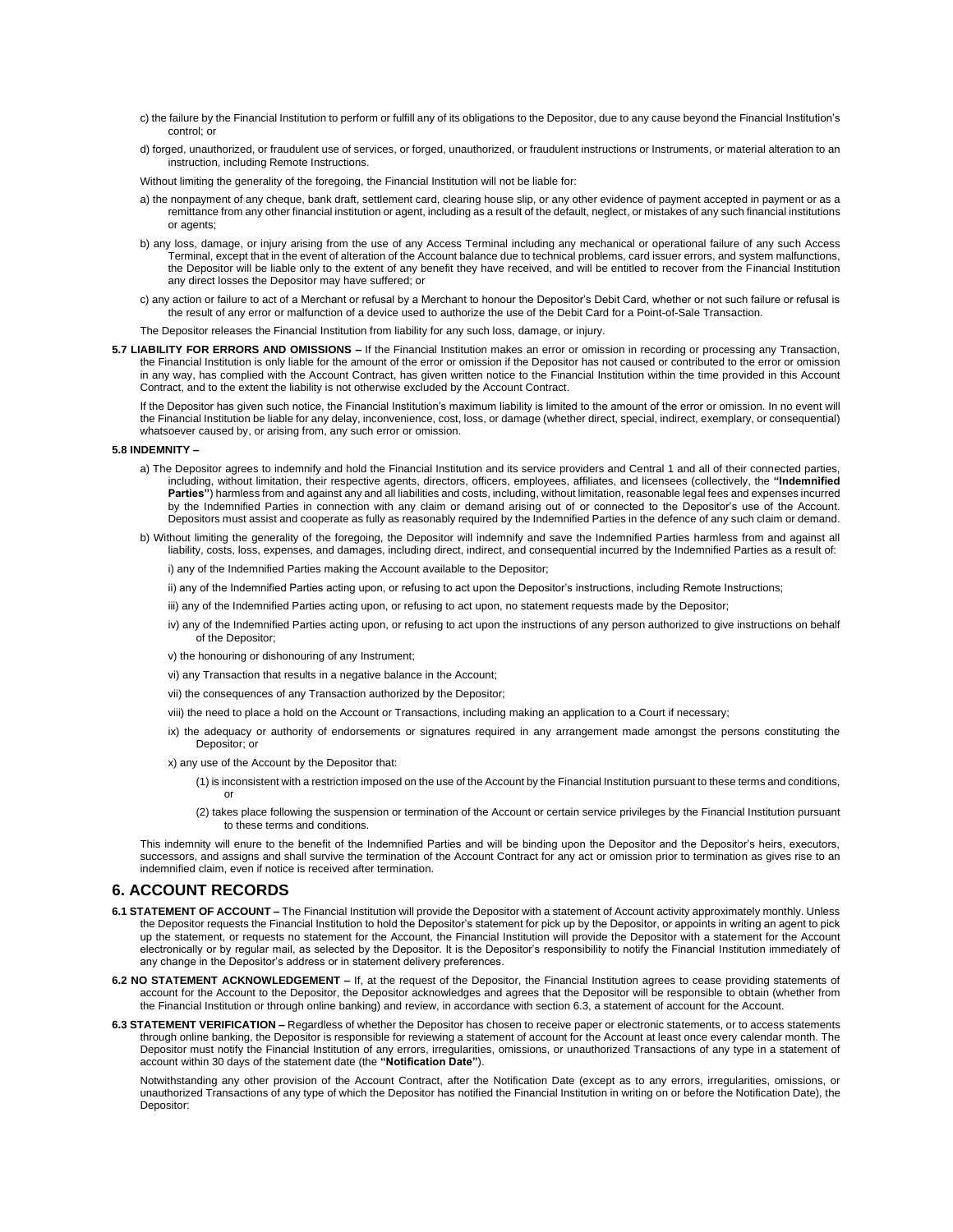- a) agrees that the Financial Institution's records are conclusive evidence of the Depositor's dealings with the Financial Institution regarding the Depositor's Account and are correct, complete, authorized, and binding upon the Depositor, and the Financial Institution will be released from all responsibility for Account activity preceding the statement of account for the Account; and
- b) may not claim for any purpose that any entry on the statement of account for the Account is incorrect and will have no claim against the Financial Institution for reimbursement relating to any entry, even if the entry is unauthorized or fraudulent or is based upon an Instrument or instruction that is forged, unauthorized, or fraudulent.

Nothing in this section limits in any way the rights of the Financial Institution under the Account Contract to debit the Account at any time in respect of a returned or dishonoured Instrument or other item, or to correct any error or omission.

In the absence of evidence to the contrary, the records of the Financial Institution are conclusive for all purposes, including litigation, in respect of any other matter or thing relating to the state of the Accounts between the Depositor and the Financial Institution in respect of any Transaction.

- **6.4 PAD REIMBURSEMENT –** Despite section 6.3, Statement Verification, if the Depositor has authorized PADs to be issued against the Account, the Depositor acknowledges that the Payments Canada Rules provide specific time periods during which claims for reimbursement of PADs may be made. Claims must be made in writing to the Financial Institution within the specified time periods and in compliance with the Payments Canada Rules, as they may be amended from time to time. The Financial Institution will not be responsible for any loss suffered by the Depositor due to the Depositor's failure to comply with the Payments Canada Rules.
- **6.5 RECORDS AND CHEQUE IMAGING –** If the Financial Institution implements an imaging program, the Financial Institution will determine, in its sole discretion, whether copies of images of Instruments and other items will be provided for the statement of account for the Account. The Depositor acknowledges that copies of images of Instruments and other items may be provided before the Financial Institution has determined whether the Instrument or other item will be honoured or accepted and agrees that copies of images of Instruments and other items are made available by the Financial Institution as a service to the Depositor and that the provision of copies of images of Instruments and other items does not mean that the Transaction has been processed or in any way oblige the Financial Institution to honour or accept the Instrument or other item.

The Depositor acknowledges that if the Financial Institution adopts an imaging program, the physical Instruments and other items may be destroyed. If the Financial Institution has implemented an imaging program and determines not to include copies of images of Instruments and other items with the statement of account for the Account, the Financial Institution will ensure that copies of images can be made available to the Depositor upon request for at least 5 years following the date of the statement of account for the Account on which the Instrument or other item appears, subject to payment of the service charges established by the Financial Institution from time to time.

## **7. OPERATION OF THE ACCOUNT**

**7.1 MODIFICATION OF AGREEMENT –** The Financial Institution may, in its sole discretion, amend the terms and conditions of the Account Contract as they relate to the Depositor's future use of the Account from time to time, for any reason, without any liability to the Depositor or any other person. The Financial Institution may provide notice of a change to the Account Contract by sending notice to the Depositor's last known Notice Contact Information, by posting notice at the Financial Institution's premises, by personal delivery, or by any other means the Financial Institution, acting reasonably, considers appropriate to bring the modification to the attention of the Depositor. The Depositor is responsible for regularly reviewing the terms and conditions of the Account Contract. If the Depositor uses the Account after the effective date of an amendment to the Account Contract, it will mean that the Depositor agrees to the amendment and adopts and is bound by the newer version of the Account Contract. The Depositor may not change, supplement, or amend the Account Contract by any means.

### **7.2 TERMINATION –**

- a) The Account Contract may be terminated by the Depositor at any time by providing at least one business day's prior written notice to the Financial Institution.
- b) The Financial Institution may, in its sole discretion, restrict, suspend, or terminate the Depositor's Account privileges:
	- i) at any time or for any reason on at least one business day's prior written notice to the Depositor, or
		- ii) immediately without notice if the Financial Institution determines or suspects, in its sole discretion, that: (i) the Depositor has acted fraudulently or unlawfully or has otherwise not complied with the terms of the Account Contract, (ii) there has been fraudulent or illegal activity on the Account, (iii) such action is required by applicable law.
- c) The Depositor will immediately return or destroy all Debit Cards issued to it upon:
	- i) ceasing to be a member of the Financial Institution,
	- ii) termination of the Account Contract,
	- iii) termination of Debit Card privileges, or
	- iv) otherwise upon request by the Financial Institution.
- d) The Depositor will be responsible for paying all legal fees and expenses incurred by the Financial Institution in terminating the Account.
- e) The Depositor's insolvency, bankruptcy, dissolution, or death will constitute an automatic revocation of the privileges associated with the Account.
- f) Any notice of termination shall not release the Depositor from any obligations incurred under the Account Contract prior to its termination. The disclaimers, liability exclusions, liability limitations, and indemnity provisions in the Account Contract survive indefinitely after the termination of the Account Contract and apply to the extent permitted by law.
- **7.3 NOTICES –** Any notice required or permitted to be given to the Financial Institution in connection with the Account Contract must be in writing and must be addressed and delivered to the Financial Institution at the address or fax number set forth in the Account Contract. Any notice required or permitted to be given to the Depositor in connection with the Account Contract may be given to the Depositor by delivering a written notice to the last known Notice Contact Information, or, except as to confidential financial information specific to the Depositor, by posting notice at the Financial Institution's premises or on the Financial Institution's website, or by any other means the Financial Institution, acting reasonably, considers appropriate to bring the notice to the attention of the Depositor.
- **7.4 ELECTRONIC EXECUTION –** This Account Contract may be executed electronically at the discretion of the Financial Institution. Use of the Account shall be deemed to be acceptance of the Account Contract as of the date of first use, or in the case of a modification of the Account Contract, acceptance of the modified terms and conditions.
- **7.5 PROCEEDS OF CRIME LEGISLATION –** The Depositor acknowledges that the *Proceeds of Crime (Money Laundering) and Terrorist Financing Act*  and *Regulations* apply to the operation of the Account and that the Financial Institution will, from time to time, request information from the Depositor to address the reporting, record-keeping, client identification, and ongoing monitoring requirements of that legislation. The Depositor agrees to abide by and comply with all such requests.